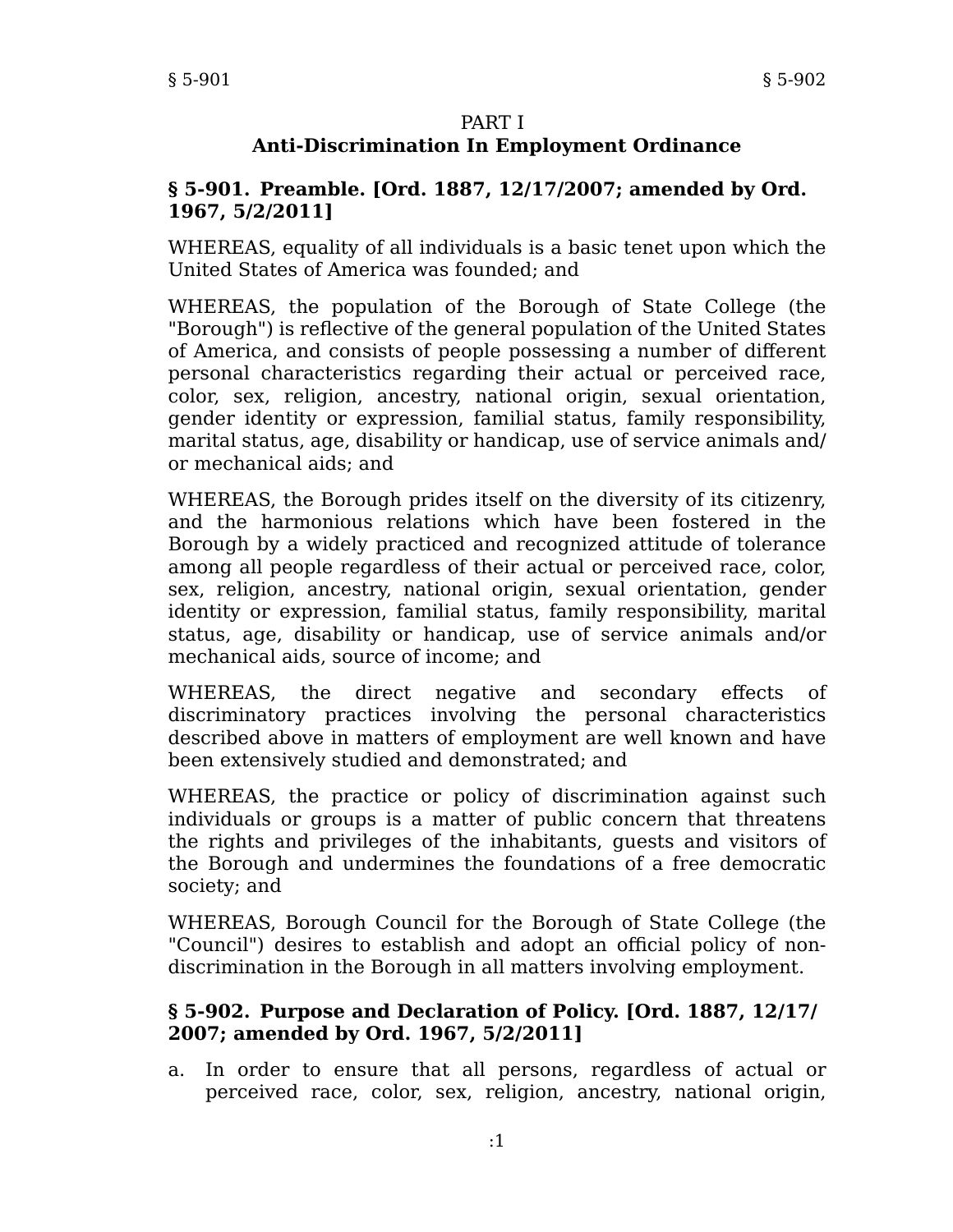sexual orientation, gender identity or expression, familial status, family responsibility, marital status, age, disability or handicap, use of service animals and/or mechanical aids enjoy the full benefits of citizenship and are afforded equal opportunities for employment, it is necessary that appropriate legislation be enacted.

- b. It is hereby declared to be the public policy of the Borough to foster the employment of all persons in accordance with their fullest capacities regardless of actual or perceived race, color, sex, religion, ancestry, national origin, sexual orientation, gender identity or expression, familial status, family responsibility, marital status, age, disability or handicap, use of service animals and/or mechanical aids, and to safeguard their right to obtain and hold employment without such discrimination, to assure equal opportunities to all individuals and to safeguard their rights.
- c. Nothing in this Ordinance shall be construed as supporting or advocating any particular doctrine, position, point of view, or religious view. To the contrary, it is the intention of this Ordinance that all persons be treated fairly and equally, and it is the express intent of this Ordinance to guarantee fair and equal treatment under the law to all people of the Borough.
- d. This Ordinance shall be deemed an exercise of the police power of the Borough or the protection of the public welfare, prosperity, health and peace of the State College community.

### **§ 5-903. Definitions. [Ord. 1887, 12/17/2007; amended by Ord. 1967, 5/2/2011]**

The following words and phrases appearing with initial capital letters when used in this Ordinance shall have the meanings given to them in this subsection.

BOROUGH — The Borough of State College, County of Centre, Commonwealth of Pennsylvania.

BOROUGH COUNCIL — The Borough Council of the Borough of State College.

DISABILITY or HANDICAP  $-$  With respect to a person, (1) a physical or mental impairment which substantially limits one or more of such person's major life activities; (2) a record of having such an impairment; or (3) being regarded as having such an impairment, but such term does not include current, illegal use of or addiction to a controlled substance, as defined in Section 102 of the Controlled Substances Act (Public Law 91-513, 21 U.S.C. § 802).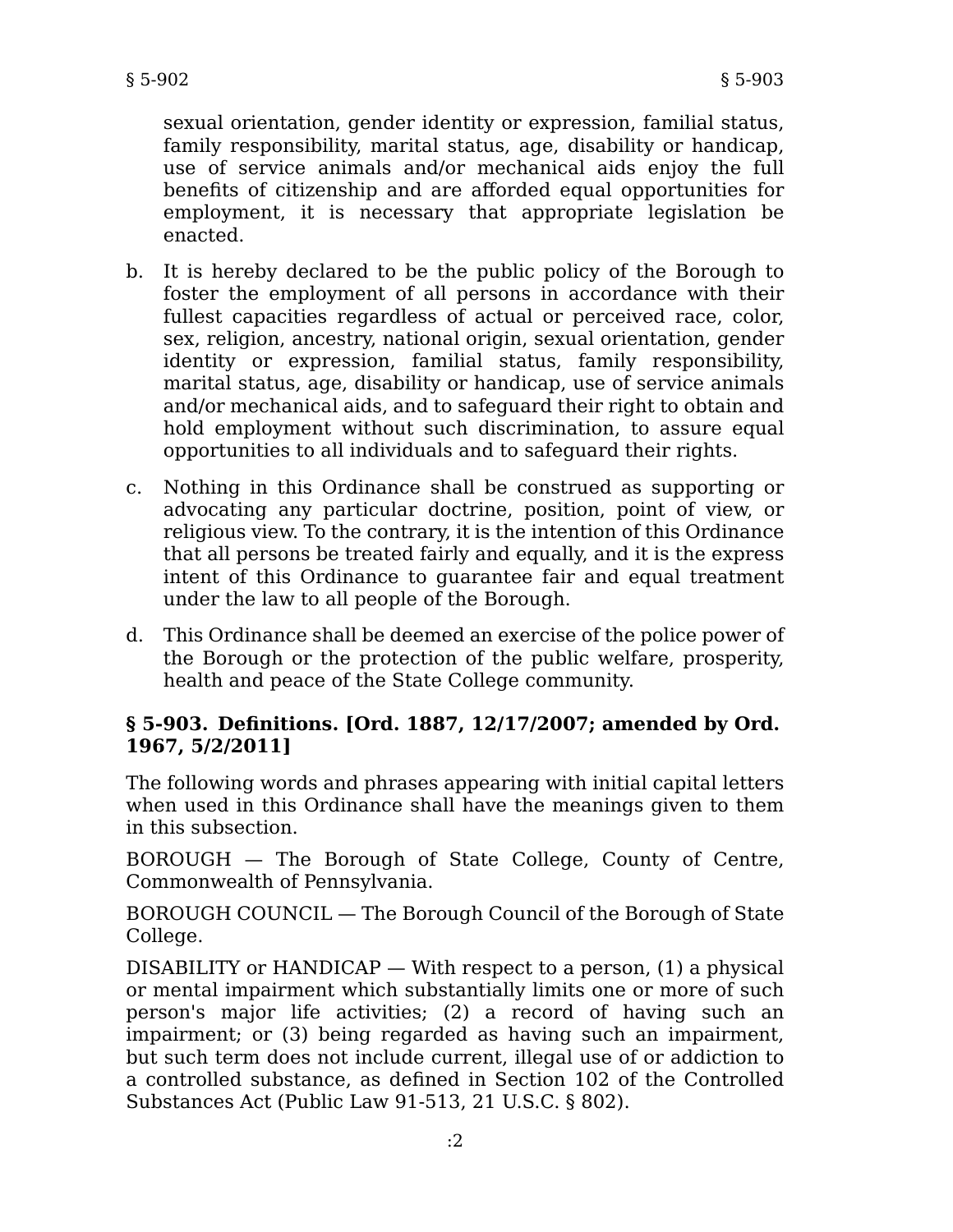DISCRIMINATION — Any Discriminatory Act(s) taken by any Person, Employer, employment agency, labor organization on the basis of actual or perceived race, color, sex, religion, ancestry, national origin, sexual orientation, gender identity or expression, familial status, family responsibility, marital status, age, disability or handicap, use of service animals and/or mechanical aids, and source of income.

DISCRIMINATORY ACTS — All acts defined in the Pennsylvania Human Relations Act**<sup>1</sup>** as "Unlawful Discriminatory Practices." The fact that the Pennsylvania Human Relations Act would not define a practice as unlawful when that practice is taken on the basis of actual or perceived sexual orientation, gender identity or expression, or marital status shall not exempt such practice from being considered a "Discriminatory Act" under this Ordinance.

EMPLOYEE — Does not include any persons who, as a part of their employment, reside in the personal residence of the employer.

EMPLOYER — Any political subdivision or board, department, commission or school district thereof and any person employing four or more persons within the Borough, but excluding any fraternal, sectarian, charitable or educational group which is operated, supervised or controlled by or in connection with a religious organization or religious group, or religious group or any person who as part of their employment reside in the home of their employer.

EMPLOYMENT AGENCY — Includes any person regularly undertaking, with or without compensation, to recruit, refer or place employees.

FAMILIAL STATUS — One or more individuals (who have not attained the age of 18 years) being domiciled with a parent or another person having legal custody of such individual or individuals; or the designee of such parent or other person having such custody, with written permission of such person or parent; or any person who is pregnant or is in the process of securing legal custody of any individual who has not attained the age of 18 years.

FAMILY RESPONSIBILITY — Being a provider of care, or being perceived to be a provider of care, for a family member of any age, whether in the past, present, or future.

GENDER IDENTITY OR EXPRESSION — Self perception, or perception by others, as male or female, and shall include a person's appearance, behavior, or physical characteristics, that may be in accord with, or opposed to, one's physical anatomy, chromosomal

**<sup>1.</sup> Editor's Note: See 43 P.S. § 951 et seq.**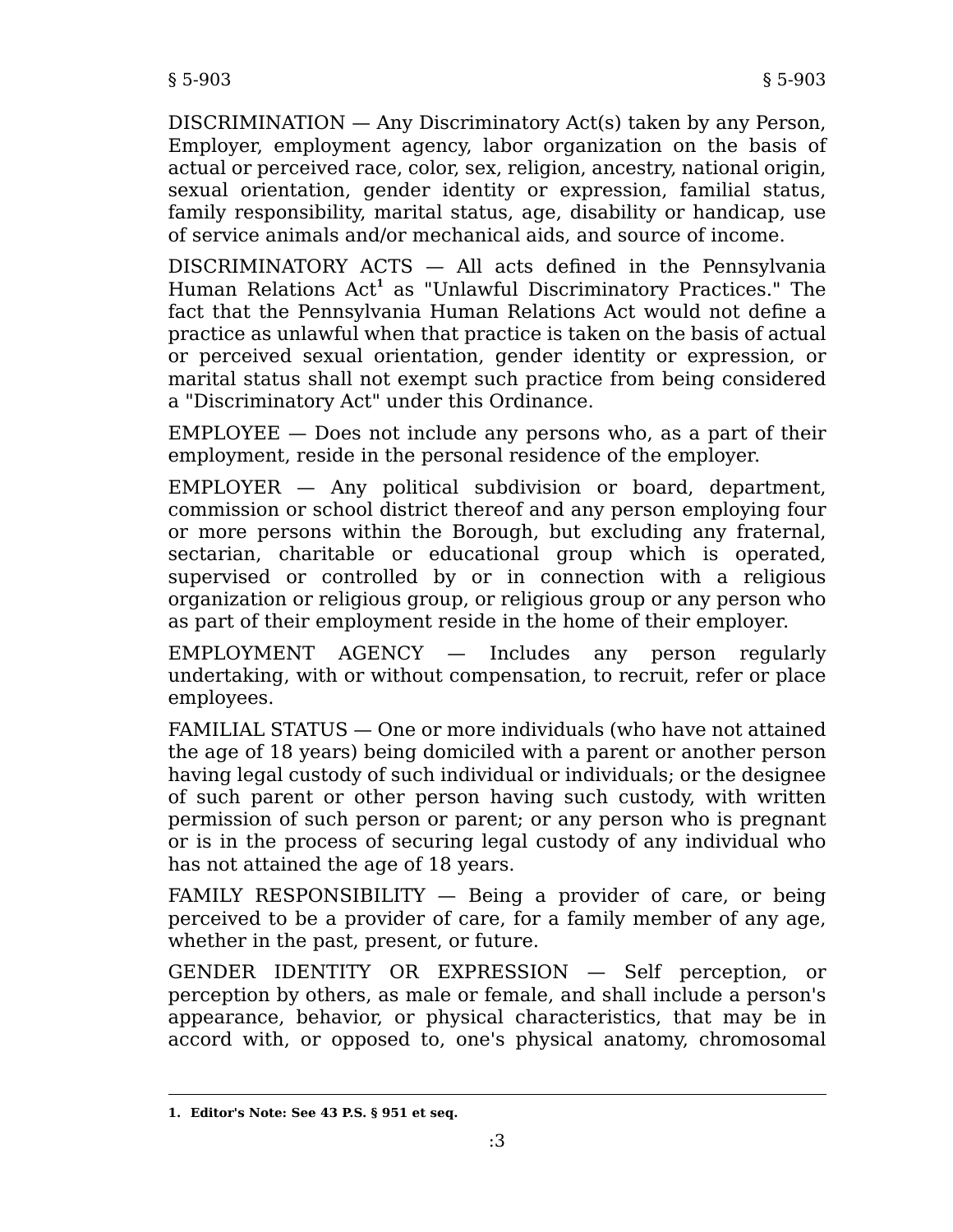sex, or sex assigned at birth, and shall include, but is not limited to, persons who are undergoing or have completed sex reassignment.

LABOR ORGANIZATION — Includes any organization which exists for the purpose, in whole or in part, of collective bargaining or of dealing with employers concerning grievance, terms or conditions of employment or of other mutual aid or protection in relation to employment.

MARITAL STATUS — The state of being married, unmarried, divorced, separated or widowed.

ORDINANCE — This Ordinance which shall also be known as the Anti-Discrimination in Employment Ordinance.

PERSON — Any natural person, fraternal, civic or other membership organization, corporation, general or limited partnership, proprietorship, limited liability company, or similar business organization, including the Borough, its departments, boards and commissions, and other for profit and nonprofit organizations.

SERVICE ANIMAL — Any dog that is individually trained to do work or perform tasks for the benefit of an individual with a disability, including a physical, sensory, psychiatric, intellectual, or other mental disability. Other species of animals, whether wild or domestic, trained or untrained, are not service animals for the purposes of this definition. The work or tasks performed by a service animal must be directly related to the handler's disability. Examples of work or tasks include, but are not limited to, assisting individuals who are blind or have low vision with navigation and other tasks, alerting individuals who are deaf or hard of hearing to the presence of people or sounds, providing non-violent protection or rescue work, pulling a wheelchair, assisting an individual during a seizure, alerting individuals to the presence of allergens, retrieving items such as medicine or the telephone, providing physical support and assistance with balance and stability to individuals with mobility disabilities, and helping persons with psychiatric and neurological disabilities by preventing or interrupting impulsive or destructive behaviors. The crime deterrent effects of an animal's presence and the provision of emotional support, well-being, comfort, or companionship do not constitute work or tasks for the purposes of this definition.

SEXUAL ORIENTATION — Actual or perceived homosexuality, heterosexuality and/or bisexuality.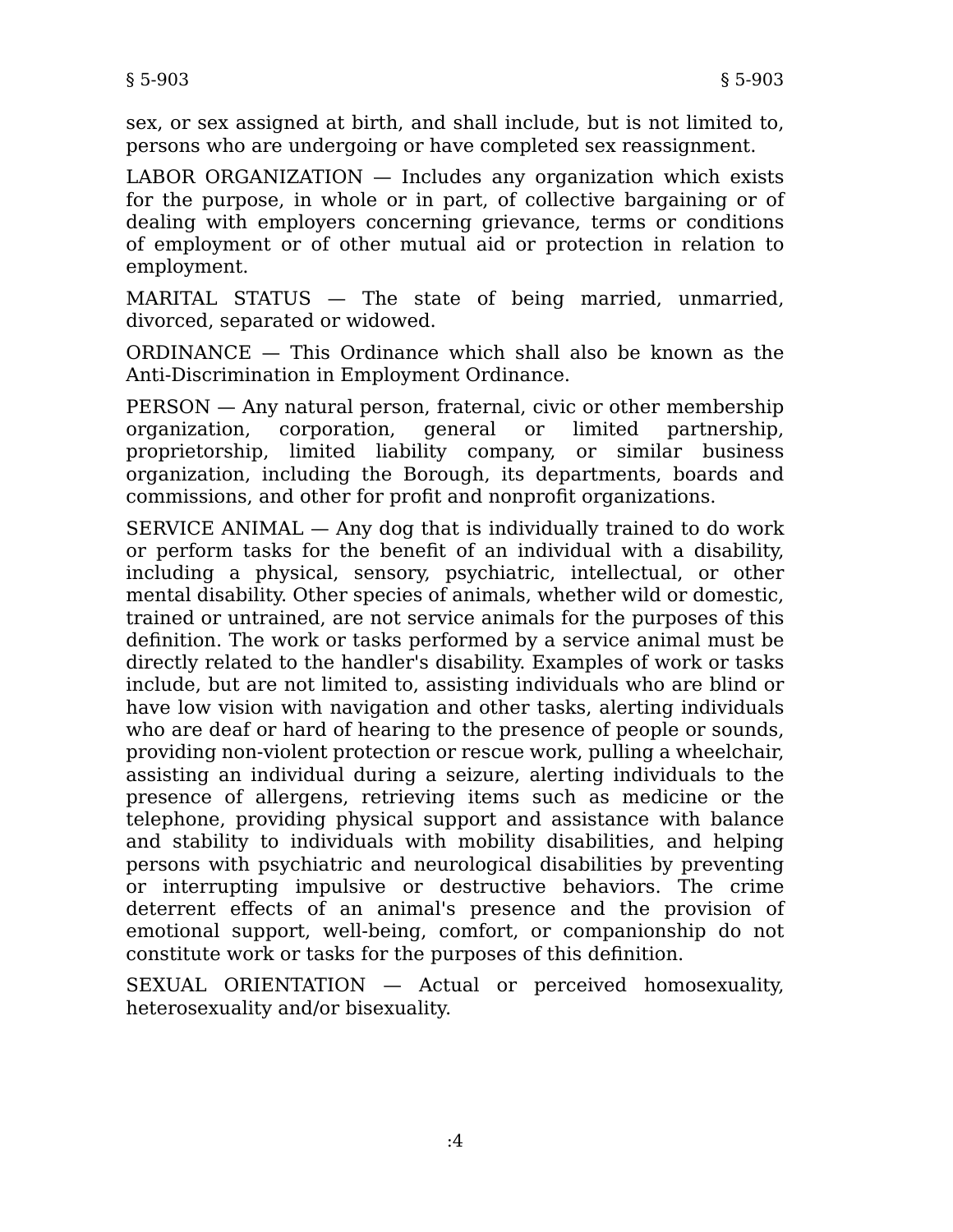To the extent words and phrases appearing in this Ordinance that are not expressly defined herein, the words and phrases shall be defined in accordance with the meaning given to such term in the Pennsylvania Human Relations Act or any successor amendments to the Act.

## **§ 5-904. Unlawful Practices. [Ord. 1887, 12/17/2007; amended by Ord. 1967, 5/2/2011]**

- a. Discrimination in employment is prohibited under this Ordinance.
- b. Retaliation against any person because such person has opposed any practice forbidden by this Ordinance, or because such person has made a charge, testified or assisted in any manner in any investigation, proceeding or hearing under this Ordinance is prohibited under this Ordinance.
- c. Aiding, abetting, inciting, compelling or coercing the doing of any act declared by this Ordinance to be an unlawful practice, or obstructing or preventing any person from complying with the provisions of this Ordinance is prohibited under this Ordinance.

# **§ 5-905. Exception. [Ord. 1887, 12/17/2007; amended by Ord. 1967, 5/2/2011]**

Notwithstanding any other provision of this Ordinance, it shall not be an unlawful employment practice for a religious corporation or association, not supported in whole or in part by governmental appropriations, to refuse to hire or employ a Person on the basis of religion.

## **§ 5-906. Establishment of Human Relations Commission. [Ord. 1887, 12/17/2007; amended by Ord. 1967, 5/2/2011]**

- a. Pursuant to § 962.1 of the Pennsylvania Human Relations Act,**<sup>2</sup>** there is hereby established a Human Relations Commission in and for the Borough of State College (hereinafter referred to as the "Human Relations Commission" or the "Commission").
- b. The Human Relations Commission shall consist of five members, who shall serve overlapping terms of three years each. Members of the Commission shall be appointed by Borough Council. Members shall be residents of the Borough of State College, Patton Township, Ferguson Township, College Township, or Harris Township. No member of the Human Relations Commission shall hold any office in any political party. Members

**<sup>2.</sup> Editor's Note: See 43 P.S. § 962.1.**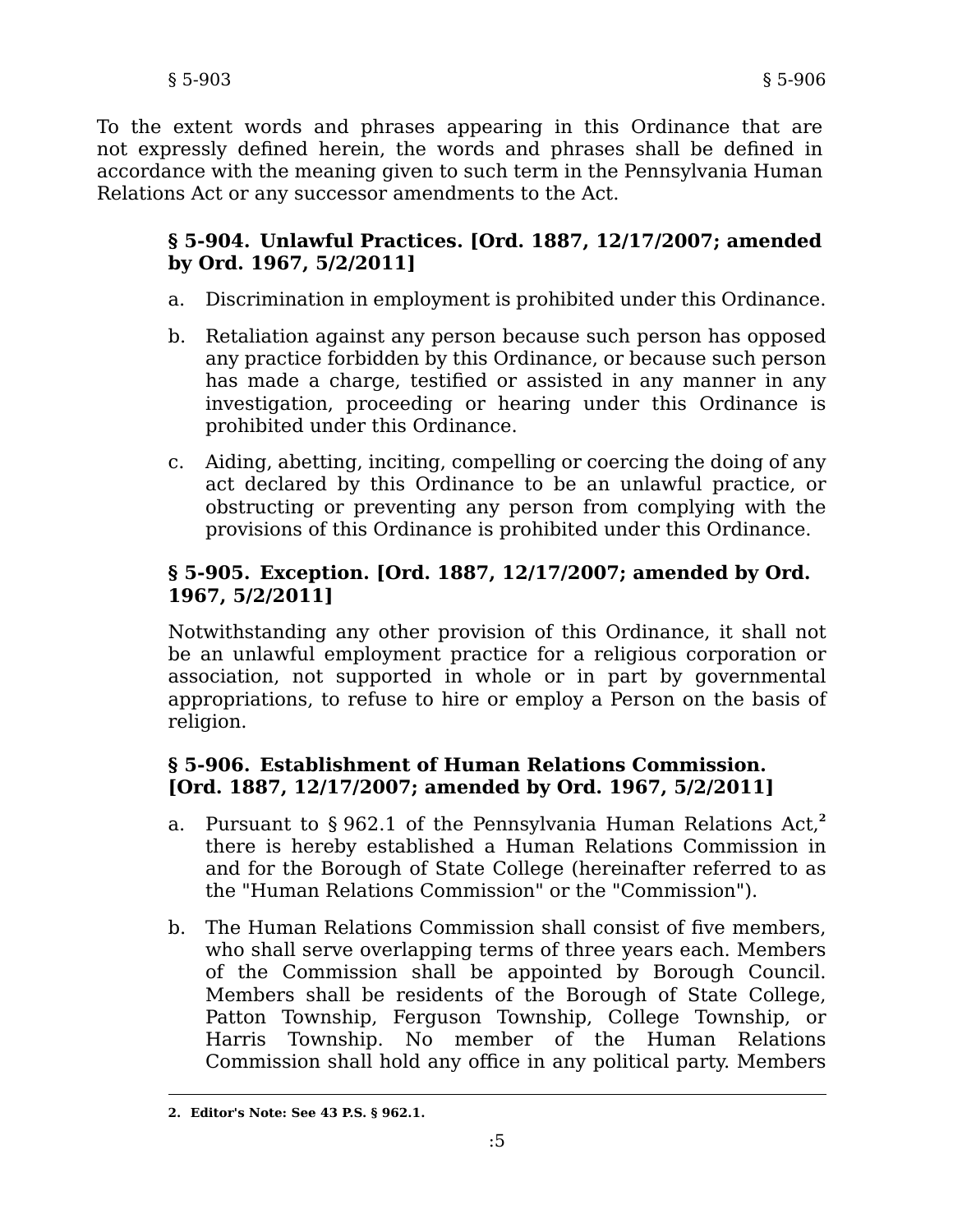of the Human Relations Commission shall serve without salary but may be paid expenses incurred in the performance of their duties as approved by the Borough Council.

- c. One of the Commission's members shall be appointed as the Chair of the Commission by the Commission members. The Chair will be responsible for setting Commission meetings, coordinating with the Borough Manager regarding received complaints and answers, and generally ensuring that the duties of the Commission are fulfilled. The Chair may delegate responsibility for Commission duties to specific Commissioners or to paid staff, if applicable.
- d. The Borough Council hereby grants to the Human Relations Commission all of the powers necessary to execute its duties (as set forth in any Municipal Ordinance), provided that those powers shall not exceed those exercised by the Pennsylvania Human Relations Commission under the Pennsylvania Human Relations Act.

## **§ 5-907. Procedures. [Ord. 1887, 12/17/2007; amended by Ord. 1967, 5/2/2011]**

- a. Filing a Complaint. Any Person(s) who claims he/she has been aggrieved by an unlawful practice prohibited in § 5-904 of this Ordinance may make, sign and file a verified complaint alleging violations of this Ordinance, which shall include the following information:
	- (1) The name and address of the aggrieved Person(s);
	- (2) The name and address of the Person(s) alleged to have committed the prohibited practice;
	- (3) A concise statement of the facts, including pertinent dates, constituting the alleged discriminatory practice; and
	- (4) Such other information as may be required by the Borough.

Complaints may be filed in person at the Borough Manager's office, or by mailing such complaints to the Borough Manager's office or to the Chair of the Human Relations Commission. All complaints must be received by the Borough Manager's office or by Human Relations Commission within 180 days of the alleged act of discrimination to be considered timely.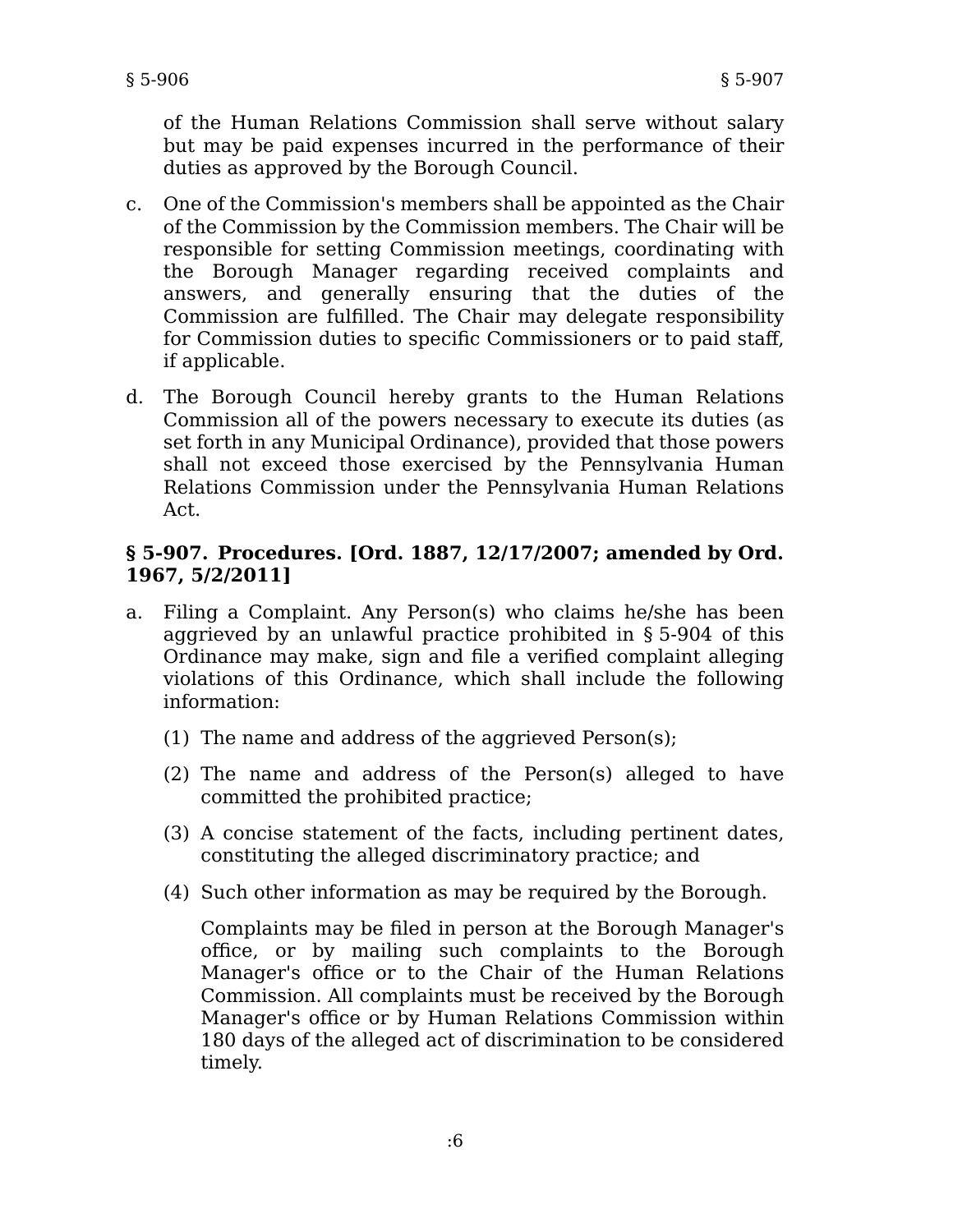The Borough Manager's office shall convey all original complaints received by that Office to the Chair of the Human Relations Commission within 10 days of the Office's receipt of such complaints.

b. Notification and Answer. Within 30 days of its receipt of a Complaint, the Human Relations Commission shall: 1) send a copy of the complaint to the Person(s) charged with a discriminatory practice (the "Respondent(s)"); and 2) send a notice to the Person(s) aggrieved, informing them that their complaint has been received. If the complaint alleges discrimination on a basis proscribed under federal or state law, the notice sent to the Person(s) aggrieved shall also inform them of their right to file with the state Human Relations Commission and/or with the federal Equal Employment Opportunity Commission.

The Respondent(s) shall file a written verified answer to the complaint within 60 days of their receipt of the complaint. An answer to a complaint may be filed in the same manner as an original complaint. If the answer is filed with the Borough Manager's office, it shall be conveyed by the Borough Manager to the Chair of the Human Relations Commission within 10 days of the Borough Manager's office's receipt thereof. The Commission shall promptly send a copy of the answer to the Person(s) aggrieved.

c. Mediation. After the answer has been received, the Commission shall, within 60 days, invite the parties to voluntarily participate in the mediation of their dispute. The parties shall respond to the invitation to mediate within 30 days of being invited to mediate their dispute.

If the parties elect mediation, the Commission shall select a mediator, a volunteer from the community, or a contracted mediation service. The Commission shall use cost-free volunteer mediators only, unless funds are approved for contracted mediation services by the Borough Council, or are obtained from an outside funding source.

The parties shall notify the Commission of whether the mediation was successful in resolving the complaint. Mediation proceedings shall otherwise be confidential and shall not be made public unless agreed to in writing by both parties to the dispute.

d. Dismissal of the Complaint. Provided the Commission has not elected under Subsection e of this section to use expanded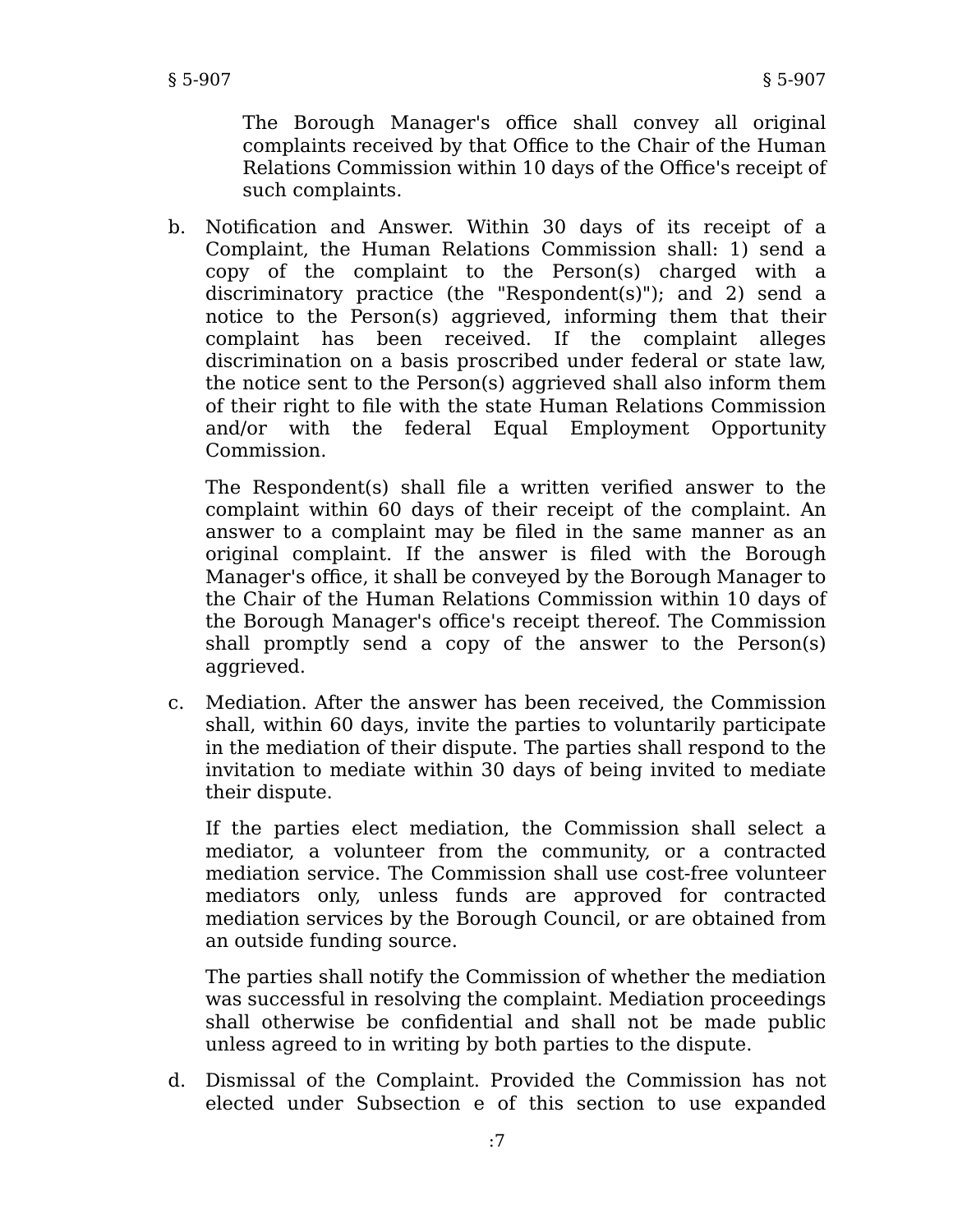procedures, the Commission shall, following the mediation, promptly notify the parties that they have dismissed the complaint. If the complaint was not resolved through mediation, this notice shall also indicate that the Person aggrieved has a right to pursue the matter in the Court of Common Pleas of Centre County or such other forum as may be provided by law.

- e. Option of the Commission to Elect for Expanded Procedures. Subject to the approval of Borough Council, and provided funding is available to implement such procedures, the Commission shall have the authority to elect to adopt expanded procedures, as set forth in Subsections f through l of this section. The Commission may obtain funding for expanded procedures from any available source, including federal or state government entities, private foundations, and other funding sources. A majority of Commission members must vote in favor of adopting expanded procedures in order for such procedures to be adopted. In the event that such procedures are adopted, they must, while in effect, be applied to all complaints that are not resolved through mediation. If the Commission has adopted expanded procedures it may also by majority vote, and in its sole discretion, eliminate such procedures. Provided funds are available, it shall be solely within the discretion of the Commission and the Borough Council to decide whether to adopt or eliminate expanded procedures, and no person shall have the right to make any claim, bring any action, or otherwise contest the Commission and/or Council's decision to adopt, decline to adopt, or eliminate expanded procedures. This section does not create any private right or entitlement to have expanded procedures implemented, even if funding is available for such procedures.
- f. Expanded Procedures: Dismissal or Non-Dismissal of the Complaint. If mediation was successful in resolving the complaint, the Commission shall follow the procedures set forth in Subsection d of this section for dismissing the complaint. If mediation was not successful in resolving the complaint, the Commission shall not dismiss the complaint, but shall instead undertake the procedures set out in Subsections g through i of this section.
- g. Expanded Procedures: Investigation. The staff of the Commission shall, in a timely fashion, investigate the allegations of discrimination set forth in the complaint. The Municipality of State College may, in the conduct of such investigation, issue subpoenas to any person charged with an unlawful practice to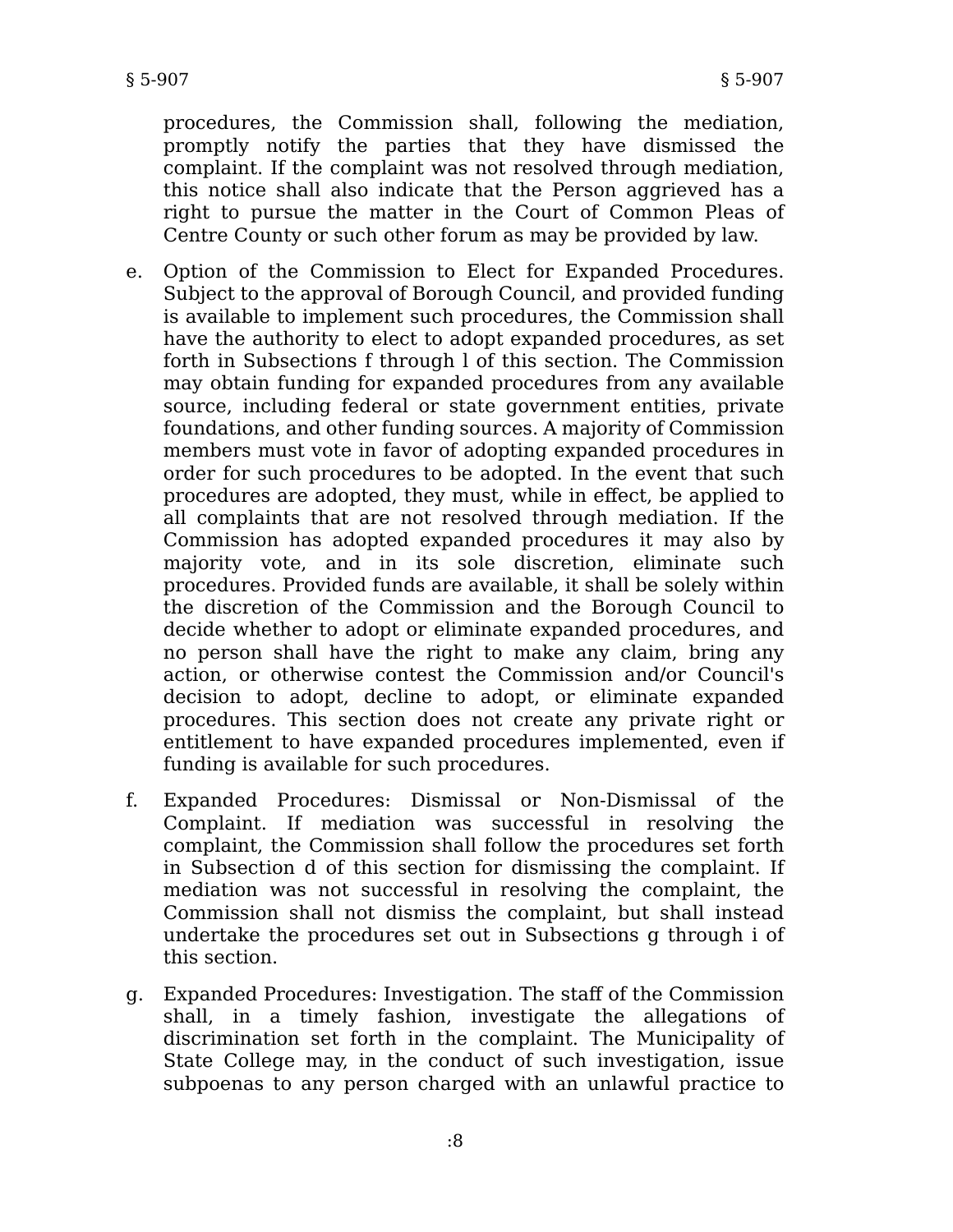furnish information, records or other documents, as necessary to assist in its investigation.

- h. Expanded Procedures: Finding of No Cause. If it shall be determined after the investigation that there is no basis for the allegations of the complaint, the Commission shall cause to be issued and served upon the parties written notice of such determination. This notice shall inform the Person aggrieved that they have the right to pursue the matter in court by filing a lawsuit.
- i. Expanded Procedures: Conciliation. If the Commission, after investigation, determines that probable cause exists for the allegations of the complaint, the Commission shall immediately endeavor to eliminate the unlawful practice complained of by persuasion, conference and conciliation.
- j. Expanded Procedures: Hearing. If the investigation determines that there is probable cause to proceed and conciliation has failed, the Commission, in its discretion, finds it is not possible to eliminate the unlawful practices by persuasion, the Commission shall cause to be issued and served a written notice, together with a copy of the complaint, which informs the respondent that they must answer the charges of such complaint at a hearing before the Commission at a time and place to be specified in such notice.

The Commission may designate one or more of its members to serve as hearing officer, or it may at its election conduct such hearing en banc appointing one of its members to preside.

At the hearing, the case in support of the complaint shall be presented to the Commission by the complainant, counsel for the complainant or by Commission staff. Both the complainant and the respondent may appear at the hearing with or without counsel, and provide testimony. In addition, both the complainant and the respondent may introduce the testimony of additional witnesses, and may submit documentary evidence. The Commission and the parties shall not be bound by the strict rules of evidence at the hearing.

k. Expanded Procedures: Findings. If upon consideration of all of the evidence at the hearing, the Commission finds that a respondent has engaged in or is engaging in any unlawful Discriminatory Act as defined in this Ordinance, the Commission shall state its findings of fact, and shall issue and cause to be served on such respondent an order requiring such respondent to cease and desist from such unlawful discriminatory practice and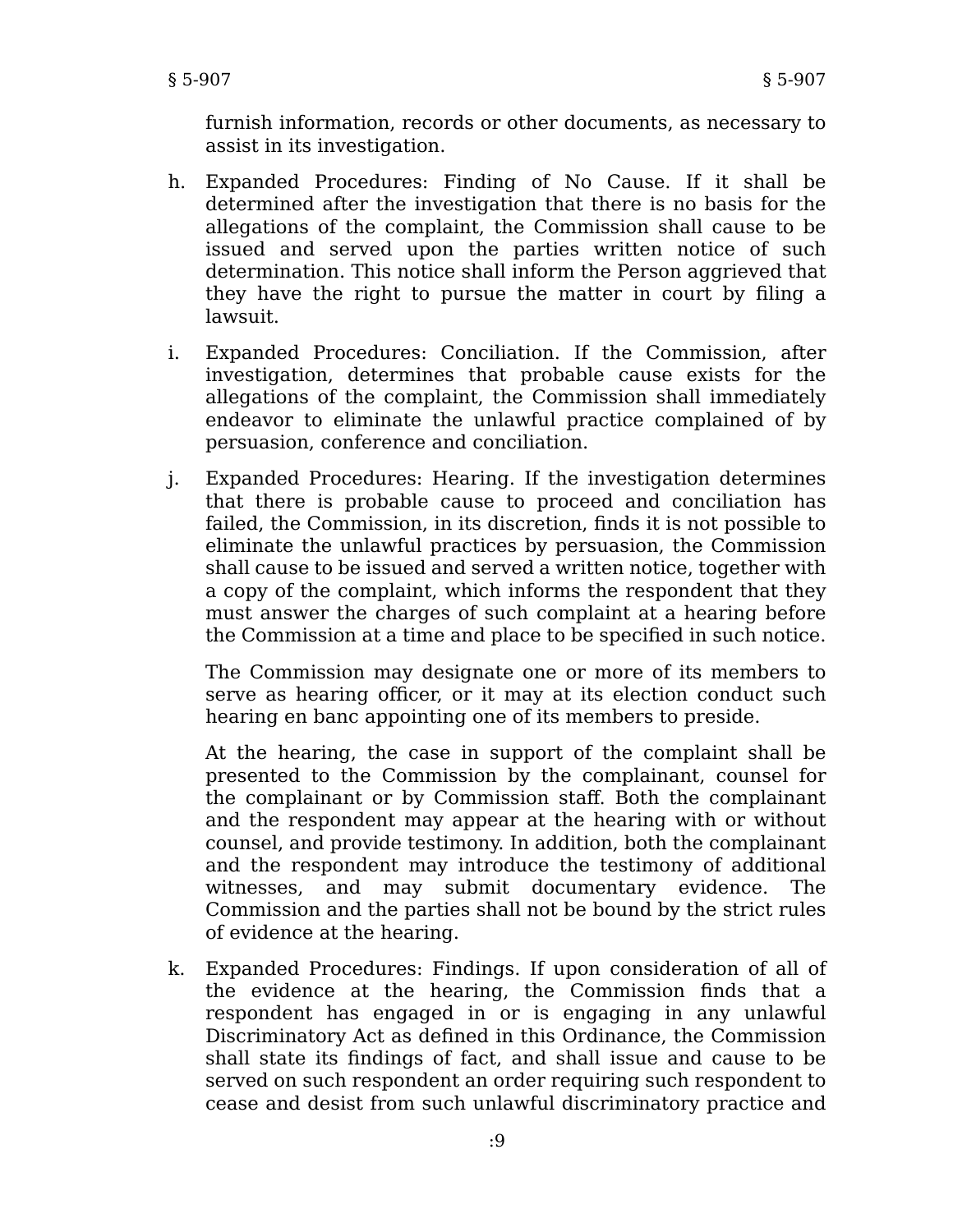to take such additional action as the Commission deems appropriate. The Commission shall have the authority to order any remedies available to the Pennsylvania Human Relations Commission under the Pennsylvania Human Relations Act.

l. Expanded Procedures: Finding of No Discrimination. If, upon consideration of all of the evidence, the Commission finds that a respondent has not engaged in any unlawful Discriminatory Act as defined in this Ordinance, the Commission shall state its findings of fact, and shall issue and cause to be served on the parties an order dismissing the complaint as to such respondent.

### **§ 5-908. Private Right of Action and Non-Limitation of Remedies. [Ord. 1887, 12/17/2007; amended by Ord. 1967, 5/ 2/2011]**

- a. Any Person(s) aggrieved by a violation of this Ordinance shall have a right of action in the Centre County Court of Common Pleas or any other court of competent jurisdiction, and may recover for each violation the following remedies: 1) Back pay, front pay and other actual damages; 2) Emotional distress damages; 3) Exemplary damages; 4) Reasonable attorney's fees and court costs; and 5) Such other relief, including injunctive relief, as the court may deem appropriate.
- b. The right of action created by this Ordinance may be brought:
	- (1) Upon receipt by the aggrieved Person(s) of notice that the Commission has dismissed the complaint; or
	- (2) If no such notice is received, after one year from the date of the filing of the complaint.

If the Person aggrieved has received notice that the Commission has dismissed the complaint, an action under this Ordinance must be brought by the aggrieved Person within one year from the date of receipt of said notice or it will be barred. Equitable principles such as waiver, estoppel and equitable tolling shall apply to the time limitations for the filing of any complaint or other pleading under this Ordinance.

c. Nothing in this Ordinance limits the right of an aggrieved Person to recover under any other applicable law or legal theory.